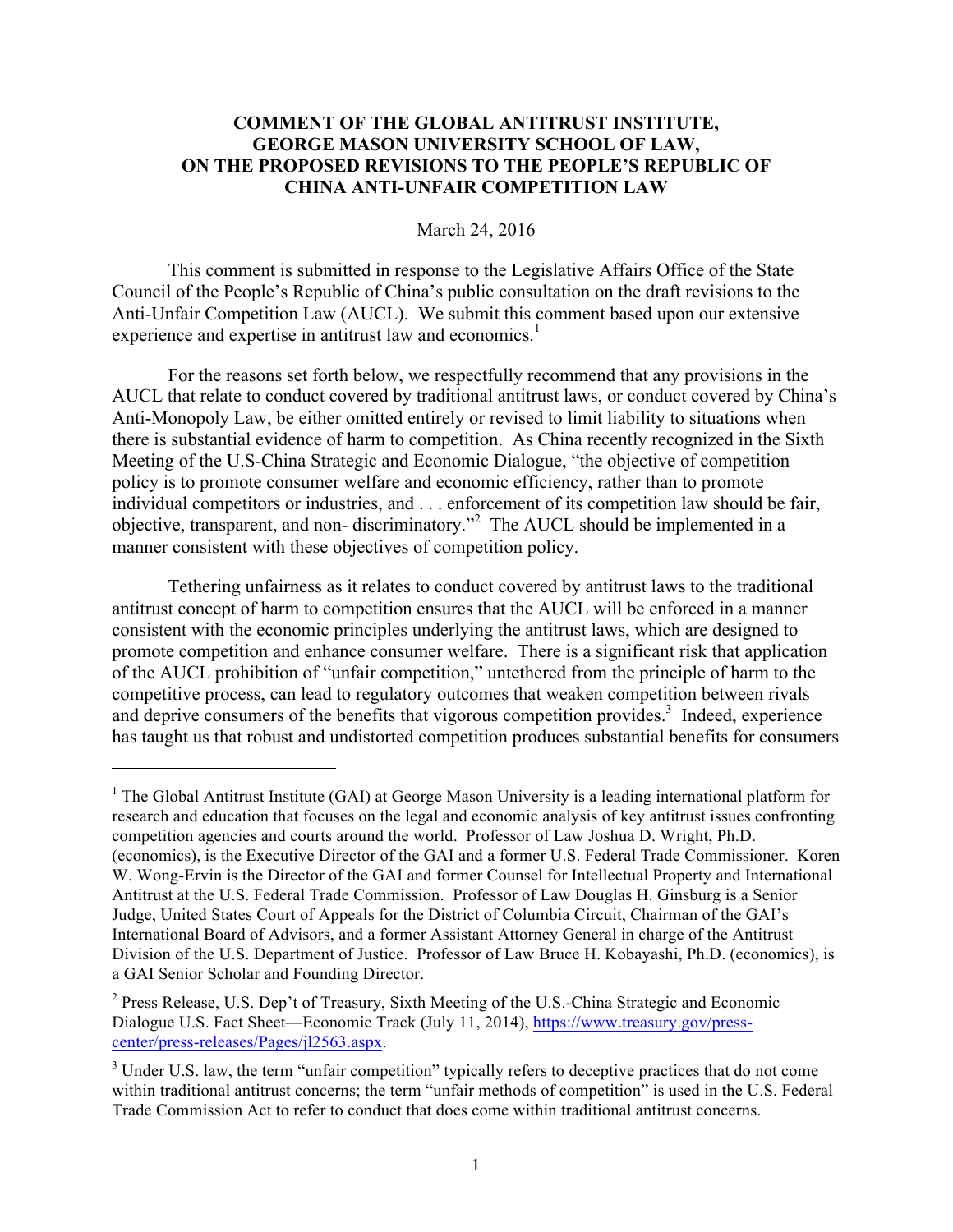and society as a whole by promoting growth, spurring innovation, and facilitating the efficient allocation of resources.

We also respectfully urge the deletion of Article 6, which prohibits an undertaking from "taking advantage of its comparative advantage position."4 China has recognized that the objective of competition law is the protection of competition and consumer welfare, not individual competitors. It follows from this understanding that competition law should not be concerned with particular outcomes of contractual negotiations between parties. The conditions under which bargaining between parties is likely to result in harm to competition rather than the mere redistribution of rents between parties are limited. As the U.S. antitrust agencies explained in recognition of this point, "[i]n the absence of harm to competition, governments generally should make every effort not to interfere in privately-negotiated contracts."<sup>5</sup>

Moreover, regulating relative bargaining power may cause harm to consumers rather than offering them additional protection. The fundamental economic role of contracting is for parties to efficiency allocate costs, risks, and rights among themselves. In the absence of a demonstrable market failure, the outcome of a competitive contracting process is likely to best serve the interests of consumers. The risk of ex post regulation interfering with the outcome of a contract negotiation on the ground that one party has superior bargaining power increases significantly the costs of contracting for firms—costs that are inevitably passed on to consumers in the form of higher prices or fewer goods and services.<sup>6</sup> Businesses will adjust other terms of the contract that each had considered efficient ex ante. Adjusting terms that would have otherwise been considered efficient may then result in an increase in contracting costs. Accordingly, both parties will be worse off and will generally pass on the increased costs to consumers through an increased quality-adjusted price.

# **I. Unfairness Under the AUCL Should Be Linked to Universal Competition Law Principles**

The regulation of unfair methods of competition is a common feature of the regulatory landscape in many jurisdictions. For competition policy regimes that have adopted a welfare and effects-based approach to antitrust law, but also enforce a prohibition against unfair methods of competition, the dual enforcement mandate can potentially create a significant tension if not outright conflict between the two regimes. Economically sound competition policy is grounded firmly in the notion that its application does not regulate ex post outcomes between firms—that is, competition policy should not pick winners and losers in the marketplace—but rather, should govern the competitive process. However, laws prohibiting unfair methods of competition can be interpreted as barring some vigorous competitive conduct that makes consumers better off but has a burdensome effect on a rival.

 

<sup>&</sup>lt;sup>4</sup> "Comparative advantage" has a specific meaning in economics; it is the basis for mutually advantageous exchange. Therefore, we interpret "taking advantage of its comparative advantage position" to refer to bargaining power as opposed to "comparative advantage" in the economic sense.

<sup>5</sup> International Competition Network, *Report on Abuse of Superior Bargaining Position* at 17 (April 2008), http://www.internationalcompetitionnetwork.org/uploads/library/doc386.pdf [hereinafter ICN Report].

<sup>6</sup> Benjamin Klein, *Transaction Cost Determinants of "Unfair" Contractual Arrangements*, 70 AM. ECON. ASS'N 356, 360-61 (May 1980).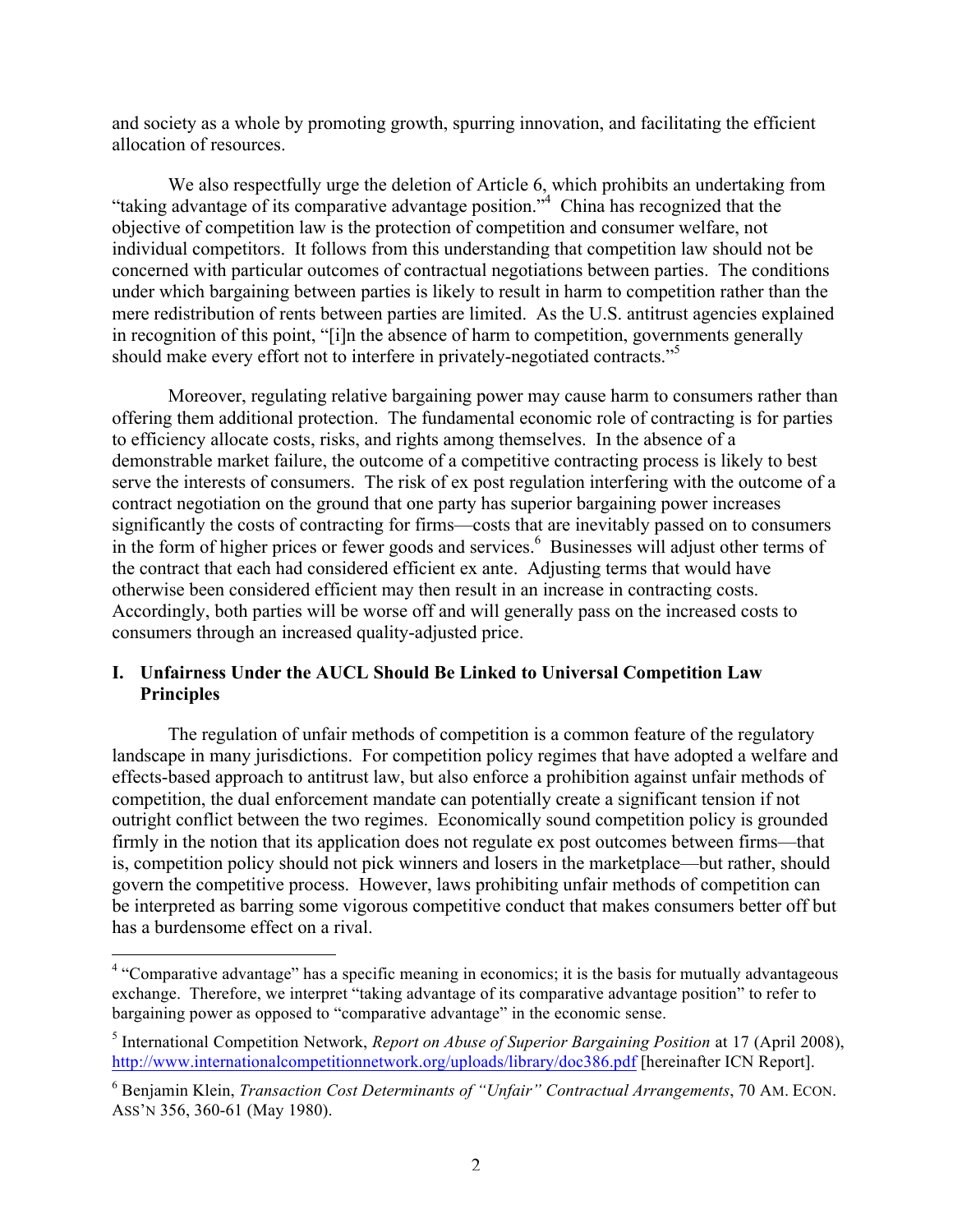Modern competition regimes committed to an economic approach to antitrust that are also charged with enforcing a law against unfair methods of competition are thus faced with a difficult question: How can they interpret the prohibition of unfair methods of competition and remain faithful to the economic approach underlying enforcement of their antitrust regime? From an economic perspective, there is no generally accepted definition of "unfairness." However, one can derive two general and competing views of the proper relationship between unfairness and competition law.

The first contemplates unfairness liability as a complement to antitrust enforcement. Unfairness liability under this view is designed to reach business conduct that generates the same types of effects—the anticompetitive acquisition or creation of market power—as business conduct that would otherwise violate the antitrust laws. Unfairness liability under this view might usefully protect consumers by filling gaps in the competition law, but would not undermine the objectives of competition law.

The second view contemplates competition law and unfairness as substitutes. Under this second view, unfairness liability is entirely untethered from competition policy principles. This view of unfairness liability condemns aggressive practices that are procompetitive, and thus undermines the objectives of an effects-based competition law regime. The 100-year history of the U.S. Federal Trade Commission (FTC) and its application of the ban on unfair methods of competition pursuant to Section 5 of the FTC Act is indicative of the notion that unfairness untethered from competition law principles is likely to lead to bad outcomes for consumers.<sup>7</sup>

Economic theory can illuminate the tradeoffs facing competition regimes choosing between these two competing views. The first view interprets "unfairness" from an ex ante perspective—that is, the relevant question is whether firms have been afforded an opportunity to compete. The second view interprets unfairness from an ex post perspective—that is, the relevant question is whether the outcome of the competitive process disadvantages one or more firms.

Evaluating unfairness from an ex ante perspective can be consistent with an economic approach to antitrust. Indeed, it can overlap entirely from an economic perspective because the relevant inquiry is focused on whether there was an opportunity to compete. The competitive process is evaluated rather than outcomes for individual competitors. Ex ante fairness can be determined by considering such things as whether there are barriers to entry in the relevant market, or whether rivals were anticompetitively excluded from the *opportunity to compete* for distribution. This approach to unfairness is consistent with the effects-based approach of traditional competition laws. While this interpretation of unfairness overlaps considerably with

 

<sup>7</sup> *See generally* William E. Kovacic & Marc Winerman, *Competition Policy and the Application of Section 5 of the Federal Trade Commission Act*, 76 Antitrust L.J. 929, 940 (2010) ("The FTC's record of appellate litigation involving applications of Section 5 that go beyond prevailing interpretations of the other antitrust laws is uninspiring."); Joshua D. Wright, Comm'r, Fed. Trade Comm'n, What's Your Agenda?, Remarks at the ABA Antitrust Spring Meeting 7 (Apr. 11, 2013), http://www.ftc.gov/sites/default/files/documents/public\_statements/whats-youragenda/130411abaspringmtg.pdf ("[I]t is no surprise that [Kovacic & Winerman] conclude the 'FTC experience with Section 5 is generally a bleak record.'").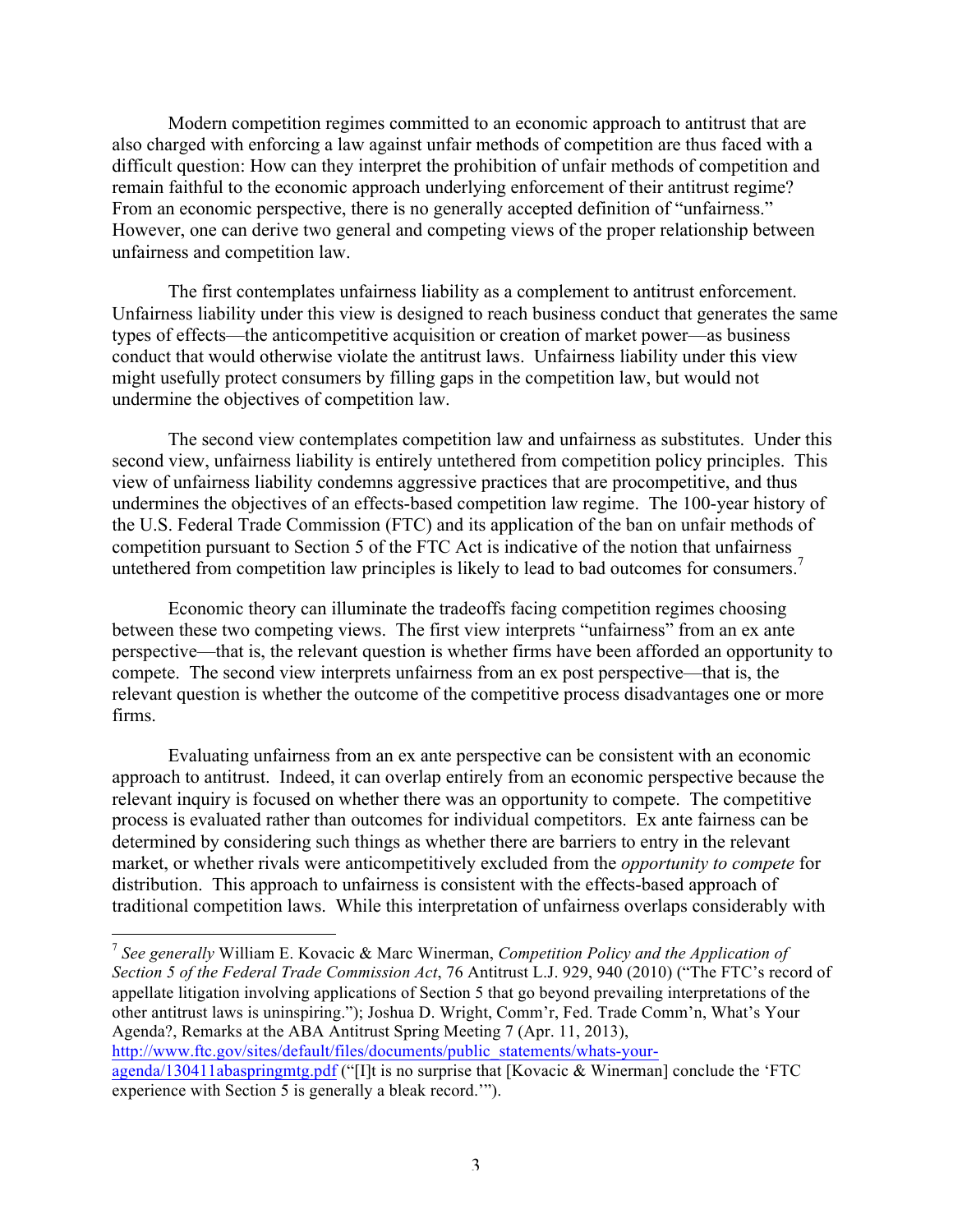the competition laws in any country—it does not eliminate the role of unfairness analysis to reach conduct that anticompetitively creates market power but is not otherwise reached by antitrust laws.

Alternatively, fairness can be evaluated only by examining the result of competition in the market and observing whether outcomes were fair from an ex post perspective. Economists have long understood that market outcomes that appear to be "unfair" or one-sided are often efficient. Evaluating unfairness ex post undoubtedly will create tension with an antitrust law the goal of which is to maximize consumer welfare and promote competition generally. Ex post unfairness allows competition tools to govern outcomes of bargaining disputes, prices themselves, or other conduct unlikely to harm competition. For example, leveraging bargaining power and engaging in price discrimination both have the potential to increase consumer welfare but would often seem to violate an ex post fairness standard. Further, regulating conduct that is unlikely to harm competition can chill procompetitive conduct, such as innovation, that benefits consumers.

Again, the United States experience is a useful example to illustrate the pitfalls of an ex post approach to unfairness. For nearly 100 years, the FTC operated without a consistent definition of an "unfair methods of competition" and liability was often based upon ex post unfairness. During that time, the FTC's application of its unfair methods of competition authority is now understood to have punished much procompetitive conduct and been applied in a manner inconsistent with the goals of the antitrust laws.<sup>8</sup> In 2015, more than a century into its existence, the FTC corrected this approach by linking unfairness explicitly to the concept of harm to competition as understood under the traditional U.S. antitrust laws. The 2015 FTC Unfair Methods of Competition Statement embraced only ex ante unfairness and tethered that notion to the economic principles underlying sound antitrust policy.<sup>9</sup> The policy statement made clear that the FTC will be guided by three principles when enforcing Section 5's "unfair method of competition" provision: (1) promote consumer welfare as that term is generally understood in U.S. antitrust law precedent; (2) evaluate conduct by balancing harm to competition or the competitive process against the procompetitive benefits of that conduct; and (3) do not apply Section 5 to the conduct if the U.S. antitrust laws (the Sherman or Clayton Act) are sufficient to address the competitive concern at issue.

Tying unfairness to antitrust principles ensures the alignment of unfairness with the economic principles underlying competition laws. Enforcement of unfair methods of competition statutes should focus on harm to competition, while taking into account possible efficiencies and business justifications. For example, invitations to form a cartel fall outside the scope of the U.S. antitrust laws but are condemned as an unfair method of competition because of the threat they pose to consumer welfare. While unfairness can be a useful tool in reaching conduct that harms competition but is not within the scope of the antitrust laws, it is imperative that unfairness be linked to the fundamental goals of the antitrust laws.

 <sup>8</sup> *See* Kovacic & Winerman, *supra* note 7, at 940-43; Wright, *supra* note 7, at 6-7.

<sup>9</sup> Fed. Trade Comm'n, Statement of Enforcement Principles Regarding "Unfair Methods of Competition" Under Section 5 of the FTC Act (Aug. 13, 2015),

https://www.ftc.gov/system/files/documents/public\_statements/735201/150813section5enforcement.pdf.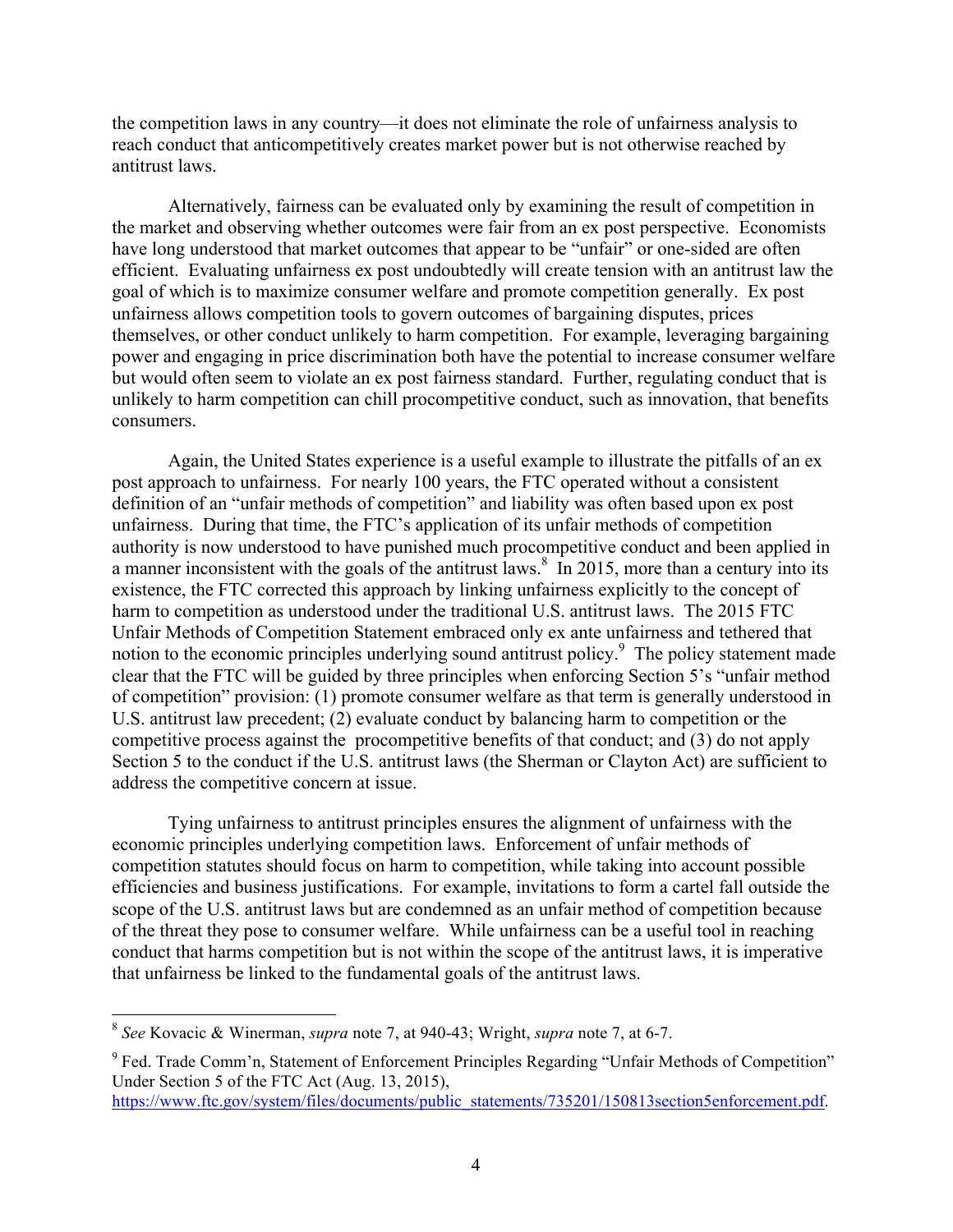### **II. Regulating Relative Bargaining Power Is Likely to Harm Consumer Welfare**

We respectfully urge that Article 6, which regulates relative bargaining power, be omitted in its entirety from the AUCL. Regulating relative bargaining power may harm consumers. As the U.S. antitrust agencies have explained:

With regard to contracts between parties at different levels of the manufacturingdistribution chain (that is, between non-competitors), it is highly unlikely that particular provisions of such contracts will have anticompetitive effects. To the contrary, contracts between parties at different levels of the manufacturingdistribution chain are likely to reflect an efficient allocation of risks and duties among the parties. . . . The package of terms that make up a contract between parties in a vertical relationship reflects the parties' agreement as to how to allocate rights and risks between them in an efficient manner. If a particular provision is deemed by the government to be an "abuse of a superior bargaining position" and therefore not available for use in a contract, the parties likely would adjust other terms of the contract, such as by adjusting the contract price. The result may be a less efficient contract with higher contracting costs and both parties potentially worse off. Ultimately, the quality-adjusted price to the ultimate consumer would tend to increase, a result antithetical to the goals of U.S. competition policy. $10$ 

In addition, allowing a monopolist to exercise lawfully obtained market power has several procompetitive benefits. First, the ability to recover quasi rents<sup>11</sup> provides an increased incentive for firms to innovate.<sup>12</sup> Second, allowing lawful monopolists to make strategic decisions about pricing (e.g., price discrimination) will often lead to efficient pricing in the market. Third, the ability of a lawful monopolist to exercise market power will attract entry and innovation. 13

Lastly, there is no real limiting principle to ex post condemnation of disparities in bargaining power, and therefore it is likely firms will be penalized even though it is not plausible that they have is market power. This creates a situation in which the agency is enforcing garden variety pricing decisions.

## **III. Conclusion**

<sup>13</sup> *See, e.g.*, *id.* 

 <sup>10</sup> ICN Report, *supra* note 5, at 17.

 $11$  A quasi-rent is an economic rent (the reward paid to a factor that exceeds its opportunity cost) that provides the incentive for the up front investment required to generate the rent, such as the portion of the return to a patent that is required to induce investment in innovation.

<sup>12</sup> *See, e.g.*, *Verizon Commc'ns Inc. v. Law Offices of Curtis V. Trinko, LLP*, 540 U.S. 398, 407 (2004) ("The mere possession of monopoly power, and the concomitant charging of monopoly prices . . . is an important element of the free-market system. The opportunity to charge monopoly prices—at least for a short period—is what attracts 'business acumen' in the first place; it induces risk taking that produces innovation and economic growth.").